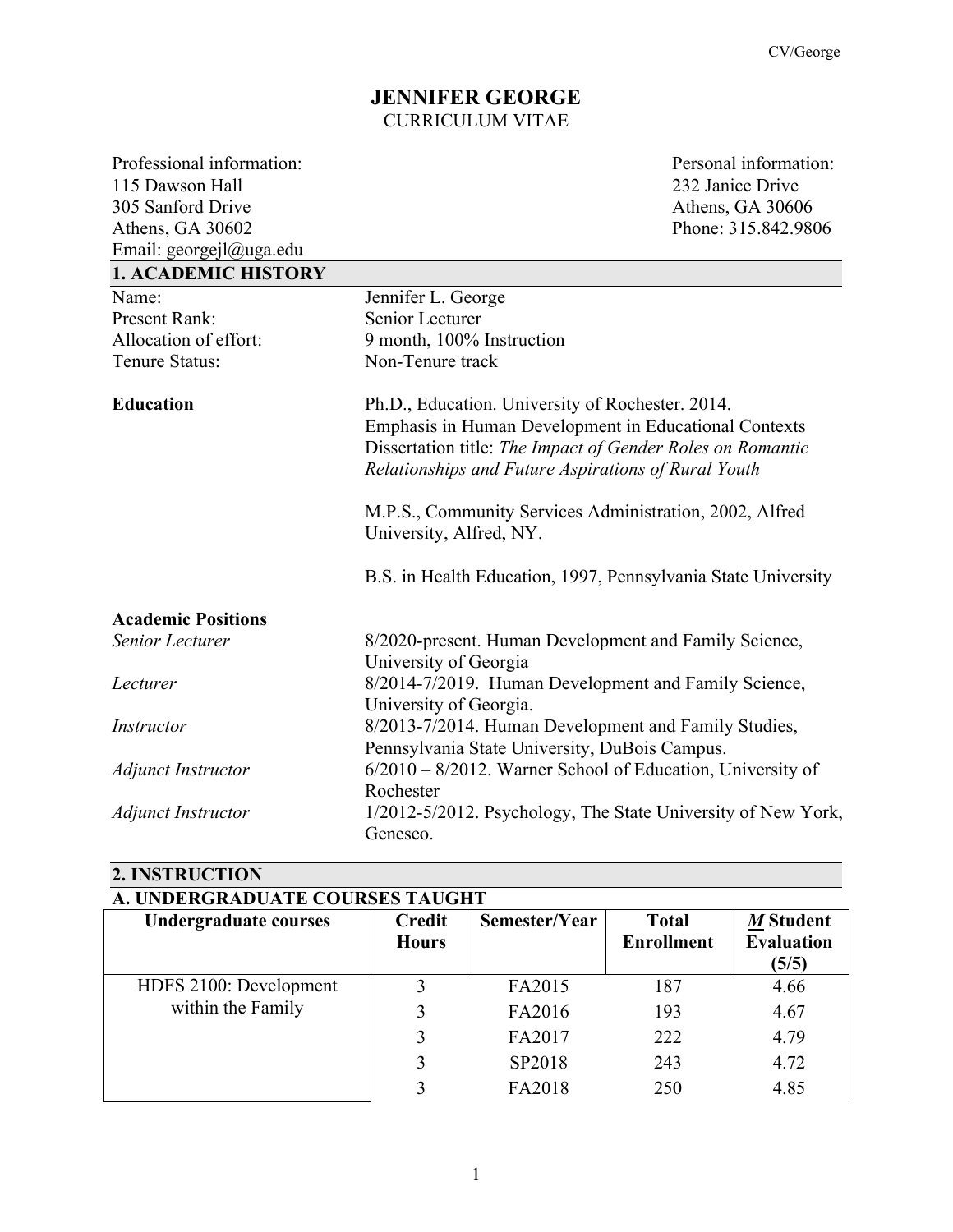|                                                   | $\mathfrak{Z}$ | SP2019  | 245            | 4.79        |
|---------------------------------------------------|----------------|---------|----------------|-------------|
|                                                   | 3              | FA2019  | 265            | 4.9         |
|                                                   | 3              | SP2020  | 233            | <b>QUAL</b> |
|                                                   | 3              | FA2020  | 248            | 4.75        |
|                                                   | 3              | SP2021  | 243            | 4.8         |
|                                                   | 3              | FA2021  | 192            |             |
| HDFS 2100E: Development                           | $\overline{3}$ | SU2017  | 120            | 4.36        |
| within the Family (Online)                        | 3              | SU2018  | 124            |             |
|                                                   | 3              | SU2019  | 124            | 4.21        |
|                                                   | 3              | SU2020  | 138            | 4.29        |
|                                                   | 3              | SU2021  | 135            | 4.76        |
| HDFS 2300: The Science of                         |                |         |                |             |
| <b>Studying Human Development</b><br>and Families | 3              | FA2019  | 71             | 4.34        |
|                                                   | $\mathfrak{Z}$ | FA2021  | 72             |             |
| HDFS 3010: Independent                            | $\overline{3}$ | SP2015  | $\mathbf{1}$   |             |
| <b>Studies</b>                                    | 3              | FA2015  | 1              |             |
|                                                   | 3              | SU2017  | $\overline{2}$ |             |
|                                                   | 3              | SP2018  | 3              |             |
| HDFS 3110: Professional                           | $\overline{3}$ | SP2016  | 79             | 4.54        |
| Development / Community<br>Activities             | 3              | FA2020  | 67             | 4.6         |
|                                                   |                |         |                |             |
| HDFS 3900: Prenatal and Infant                    | 3              | FA2014  | 28             |             |
| Development                                       | 3              | SP2021  | 50             |             |
| HDFS 3920: Issues in Family                       | $\overline{3}$ | FA2014  | 50             |             |
| Systems                                           | 3              | FA2014  | 8              |             |
|                                                   | $\mathfrak{Z}$ | SP 2015 | 151            | 4.74        |
|                                                   | 3              | FA2015  | 36             | 4.76        |
|                                                   | $\mathfrak{Z}$ | SP2016  | 42             | 4.75        |
|                                                   | $\mathfrak{Z}$ | SP 2016 | 50             | 4.84        |
|                                                   | $\mathfrak{Z}$ | FA2016  | 71             | 4.71        |
|                                                   | $\mathfrak{Z}$ | SP 2017 | 49             | 4.87        |
|                                                   | $\mathfrak{Z}$ | SP2017  | 51             | 4.70        |
|                                                   | $\mathfrak{Z}$ | FA2017  | 75             | 4.73        |
|                                                   | $\mathfrak{Z}$ | SP 2018 | 97             | 4.79        |
|                                                   | $\mathfrak{Z}$ | FA2018  | 91             | 4.37        |
|                                                   | $\mathfrak{Z}$ | SP 2019 | 103            | 4.42        |
|                                                   | $\mathfrak{Z}$ | FA2019  | 50             | 4.86        |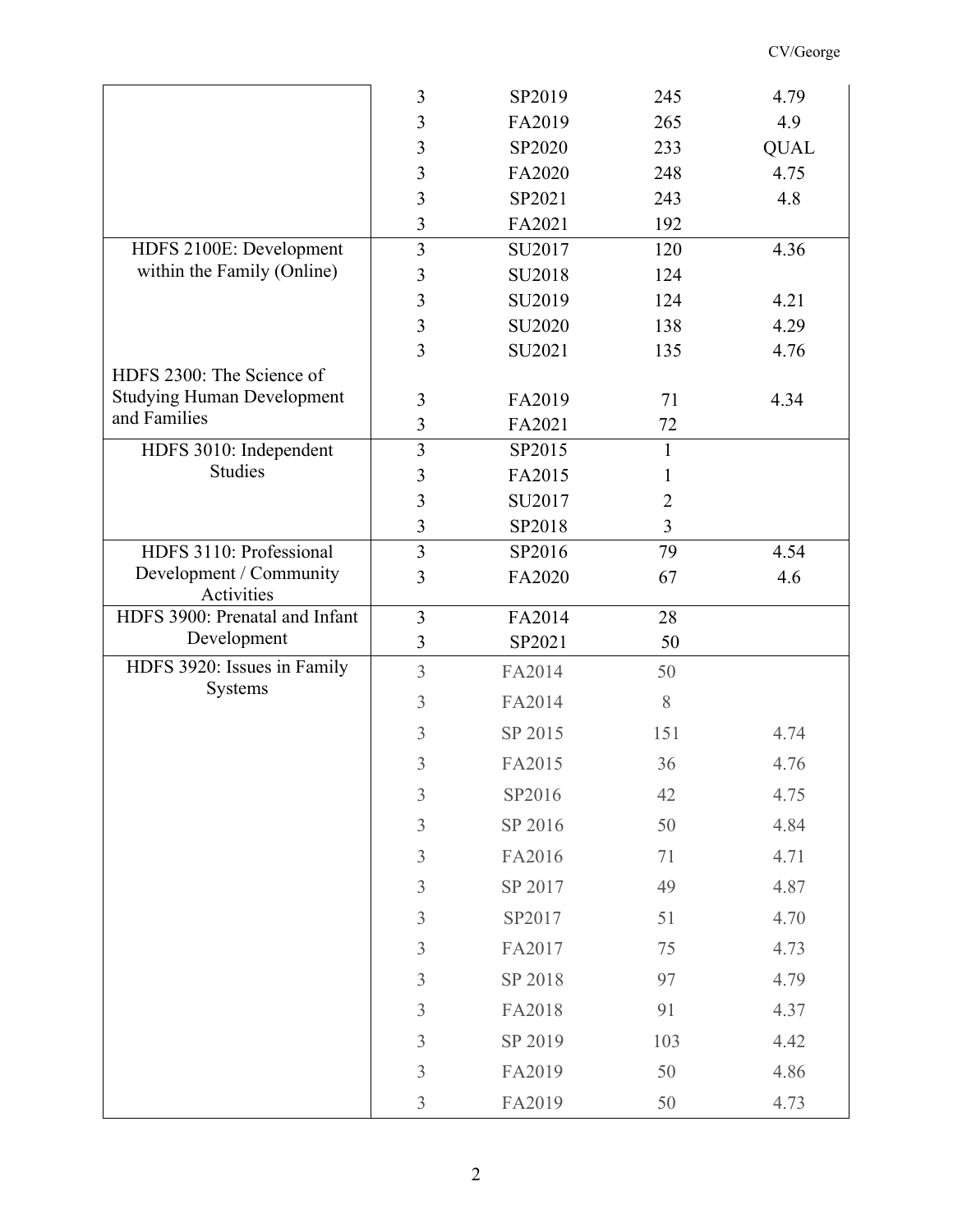|                                   | $\overline{3}$ | SP 2020 | 98   | <b>QUAL</b> |
|-----------------------------------|----------------|---------|------|-------------|
|                                   | 3              | FA2020  | 75   | 4.5         |
|                                   | 3              | FA2020  | 76   | 4.29        |
|                                   | 3              | SP 2021 | 111  | 4.61        |
|                                   | 3              | FA2021  | 50   |             |
|                                   | 3              | FA2021  | 49   |             |
| HDFS 4330: Diversity in Human     | $\overline{3}$ | SP2015  | 49   | 4.71        |
| Development and Family<br>Systems | 3              | FA2016  | 83   | 4.72        |
|                                   | 3              | FA2017  | 85   | 4.78        |
|                                   | 3              | FA2018  | 109  | 4.61        |
| HDFS 4610E / SOCI 4610E:          |                |         |      |             |
| Sociology of the Family (Online)  | $\overline{3}$ | SU2015  | 29   | 4.29        |
|                                   | 3              | SU2016  | 43   | 4.07        |
|                                   | 3              | SU2018  | 48   |             |
|                                   | 3              | SU2019  | 42   | 4.24        |
|                                   | 3              | SU2021  | 45   | 4.41        |
| HDFS 4900: Special Topics in      | 3              | SU2020  | 39   | 4.4         |
| Human Development and Family      | 3              | SP2021  | 30   | 3.66        |
| Science                           |                |         |      |             |
| (HDFS 6900 – Graduate section)    | 3              | SP2021  | 1    |             |
| HDFS 5110: Research Methods       | $\overline{3}$ | SP2015  | 34   | 4.54        |
| in Human Development and          |                |         |      |             |
| <b>Family Science</b>             |                |         |      |             |
| HDFS 5150S / 7150S (graduate      | 3              | SP2017  | 41   |             |
| section): Families, Schools, and  | $\mathfrak{Z}$ | SP2018  | 33   | 4.91        |
| Communities                       | 3              | SP2019  | 35   | 4.62        |
|                                   | 3              | SP2020  | 31/2 | <b>QUAL</b> |
| HDFS 5900: Pre-Internship         |                | SP2015  | 40   | 4.63        |
|                                   |                | FA2016  | 42   | 4.76        |
|                                   |                | FA2017  | 34   | 4.60        |
|                                   |                | FA2018  | 60   | 4.88        |

## **B. GRADUATE COURSES TAUGHT – UNIVERSITY OF ROCHESTER, ROCHESTER, NY**

| ED 406: Masters Research Methods | Summer, $2010$ |
|----------------------------------|----------------|
|                                  | Summer, 2012   |
| ED 419: Life Course Studies      | Summer, 2011   |
|                                  | Summer, $2013$ |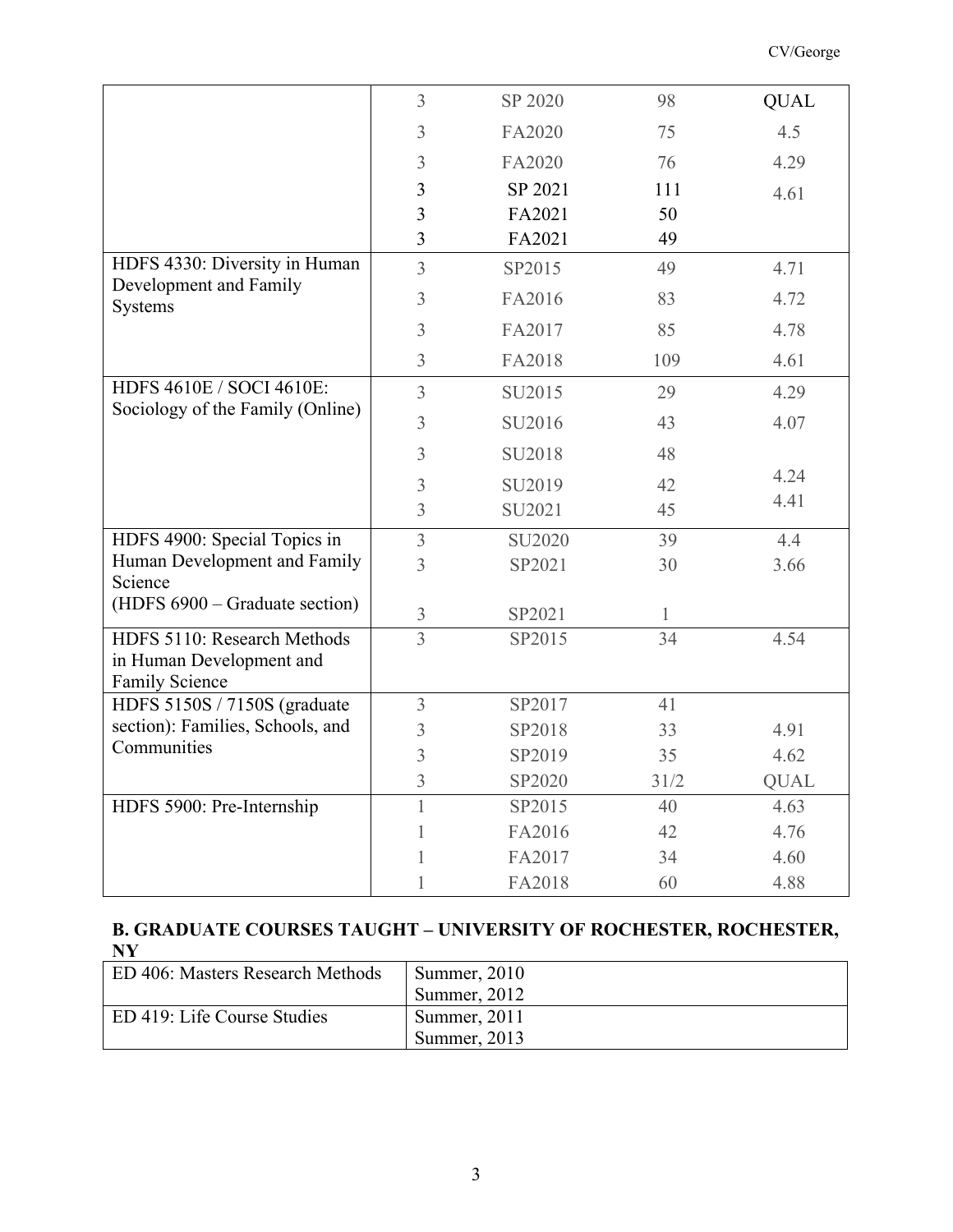## **C. DEVELOPMENT OF NEW COURSES AND PROGRAMS**

| 2017 | <b>HDFS 5150</b>         | Families, Schools, Communities               |
|------|--------------------------|----------------------------------------------|
| 2018 | <b>HDFS 5150S</b>        | Families, Schools, Communities               |
|      |                          | (Service-Learning)                           |
| 2018 | <b>HDFS 3920</b>         | Issues in Family Systems (Redesign)          |
| 2019 | <b>HDFS 2300</b>         | Science of Studying HDFS (Redesign)          |
| 2020 | <b>HDFS 4900</b>         | Family in Global Contexts                    |
| 2021 | <b>HDFS 4900S</b>        | <b>Historical Contexts of Contemporary</b>   |
|      |                          | Social Issues (Service-Learning)             |
|      |                          |                                              |
| 2020 | <b>HDFS Study Abroad</b> | Service-learning in Norway and Scotland      |
|      |                          | Focus on refugee services and integration in |
|      |                          | Communities (cancelled due to Covid-19)      |

#### **D. SUPERVISION OF UNDERGRADUTE STUDENT RESEARCH**

| Name                    | Role | Year | Research Title                                                                                                 |
|-------------------------|------|------|----------------------------------------------------------------------------------------------------------------|
| Maggie<br><b>Spears</b> |      |      | Relationships between home school<br>Instructor 2016-2017 students and their parents: $A$<br>qualitative study |

#### **E. ADVISORY COMMITTEE MEMBERSHIPS**

| Name      | Degree/Date | Research Title                         | <b>Current Placement</b> |
|-----------|-------------|----------------------------------------|--------------------------|
| Dr. Katie | EdD         | <b>Impact of Professional Learning</b> | Director, Office of      |
| McFarland |             | Communities on Trust and Collective    | Instruction,             |
|           |             | Efficacy in Alternative Schools        | Canandaigua School       |
|           |             |                                        | District, Canandaigua,   |
|           |             |                                        | NY                       |

## **F. PROFESSIONAL DEVELOPMENT**

2018-2019 *Service-Learning Fellows*, Office of Service-Learning, University of Georgia 2017-18 *Special Collections Libraries Faculty Teaching Fellows,* Center for Teaching and Learning, University of Georgia 2016-17 *Online Learning Fellow*, Office of Online Learning, University of Georgia 2015-16 *Writing Fellow*, Center for Teaching and Learning, University of Georgia

#### **G. GUEST LECTURES**

Sept 2, 2021 FACS 2000 Sept 1, 2020 FACS 2000 Feb 14, 2021 FACS 2000

## **3. SCHOLARLY ACTIVIES/CREATIVE WORK PUBLICATIONS**

#### **Journal Articles**

1. Gonyea, J.L., Landers-Potts, M., **George, J.L.**, Kozak, M.S. (2018, October 27).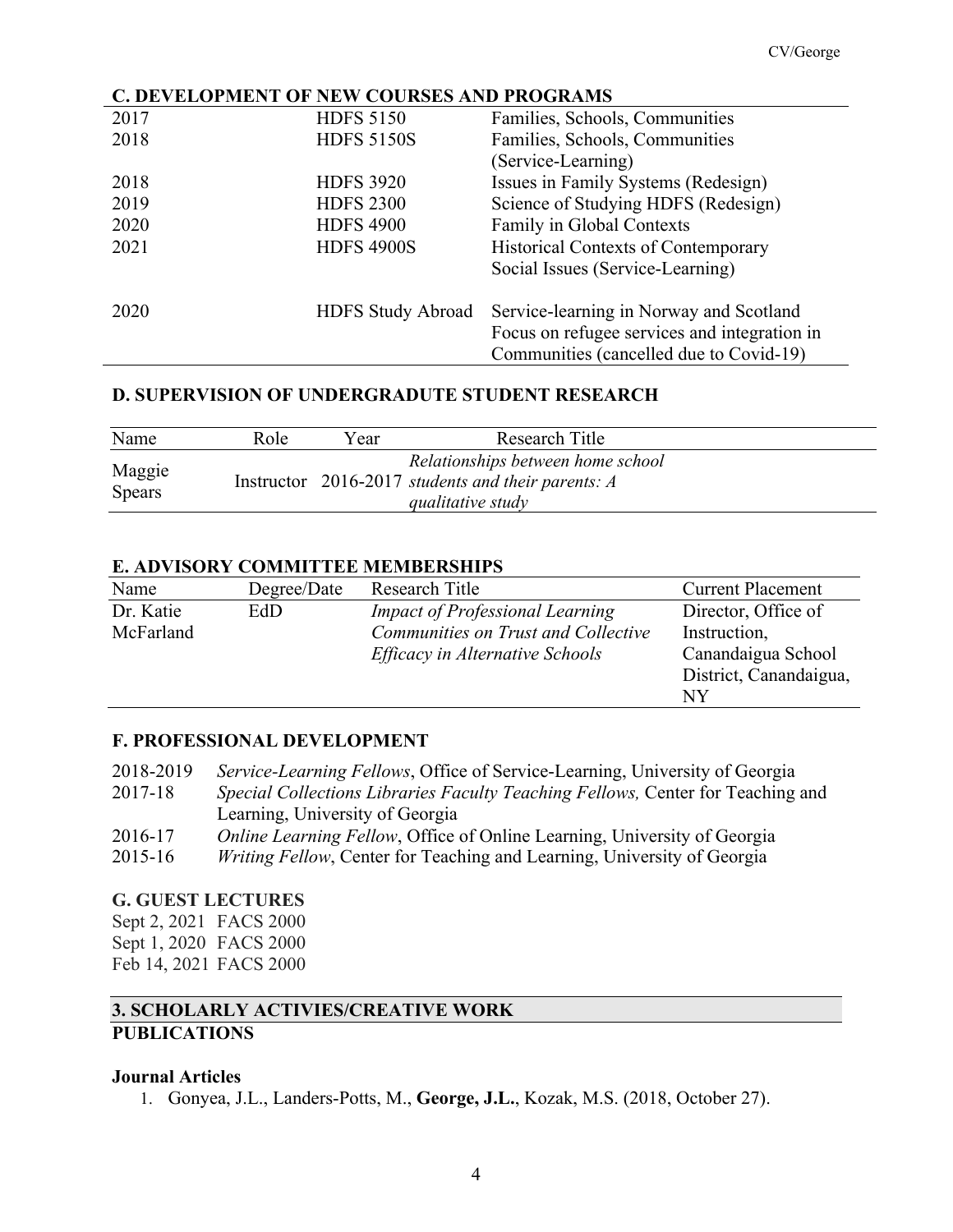*Reinforcing excellence in writing: A universal, departmental writing rubric*. Presented at the International Society for the Scholarship of Teaching and Learning Conference, Bergen, NO.

2. Oshri, A., Topple, T., Carlson, M., **George, J.**, & Liu, S. (2016, November). *Positive youth development and resilience: Growth trajectories of social skills among youth investigated for maltreatment.* Poster presented at the Biennial Meeting of the Society for Research on Adolescence, Baltimore, MD.

## **Presentations**

- **1. George, J.L.** (2018, June 26). *Education as a privilege: Contextualizing personal capital to address educational inequality*. Presented at the Teaching Family Science Conference, Park City, UT. National
- **2. George, J.L. & Kozak, M.S.** (2018, June 26). *The answer isn't always C: Stretching student learning through authentic assessment.* Presented at the Teaching Family Science Conference, Park City, UT. National
- **3.** Landers-Potts, M. Kozak, M.S., Gonyea, J.L., **George, J.L** (2017, October 20). *A universal, departmental writing rubric*. Innovation in Teaching Conference, College of Education, University of Georgia, Athens, GA. State-wide
- **4. George, J.L.** & Kozak, M.S. (2017, April 4). *Opting out by leaning in: Bringing authentic assessment into applied science*. Society for Research on Child Development, Developmental Science Teaching Institute, Austin, TX.
- **5. George, J. L.** (2016, October). *Teaching diversity using a social norms approach*. Teaching overview presented at the Innovation in Teaching Conference, University of Georgia College of Education, Athens, GA.
- **6. George, J. L.** (2016). *Beyond a single story: Using Ecological Systems Theory as a Scaffold for Writing and Critical Thinking*. Presented at the Teaching Family Science Conference, Estes Park, CO. National
- **7.** Kozak, M. S., **George, J. L.**., Gonyea, J. L., & Landers-Potts, M. A. (2016, June). *It's not gospel: Moving beyond the (hetero)norm in the Bible Belt*. Presented at the Teaching Family Science Conference, Estes Park, CO.
- **8. George, J.L.** (2011, March). *Relationships without sex: Gender differences in parentchild conversations*. Poster presented at the biennial meeting of the Society for Research in Child Development, Montreal, Quebec.

|              | A, GRAN IS RECEIVED |                               |         |  |
|--------------|---------------------|-------------------------------|---------|--|
| <b>Dates</b> | Funder              | <b>Title</b>                  | Amount  |  |
|              | College of          | <b>Student Writing Center</b> |         |  |
|              | Family and          |                               | \$3,000 |  |
|              | Consumer            |                               |         |  |
|              | Science, UGA        |                               |         |  |
| 2019         |                     |                               |         |  |

## **A. GRANTS RECEIVED**

## **B. RECOGNITIONS AND ACHIEVEMENTS**

- 2021 University of Georgia Creative Teaching Award University award, 1 of 3 recipients, issued by the Office of Vice-President of Instruction
- 2021 Human Development and Family Science Teacher of the Year
- 2018 College of Family and Consumer Science Outstanding Undergraduate Faculty Mentor Award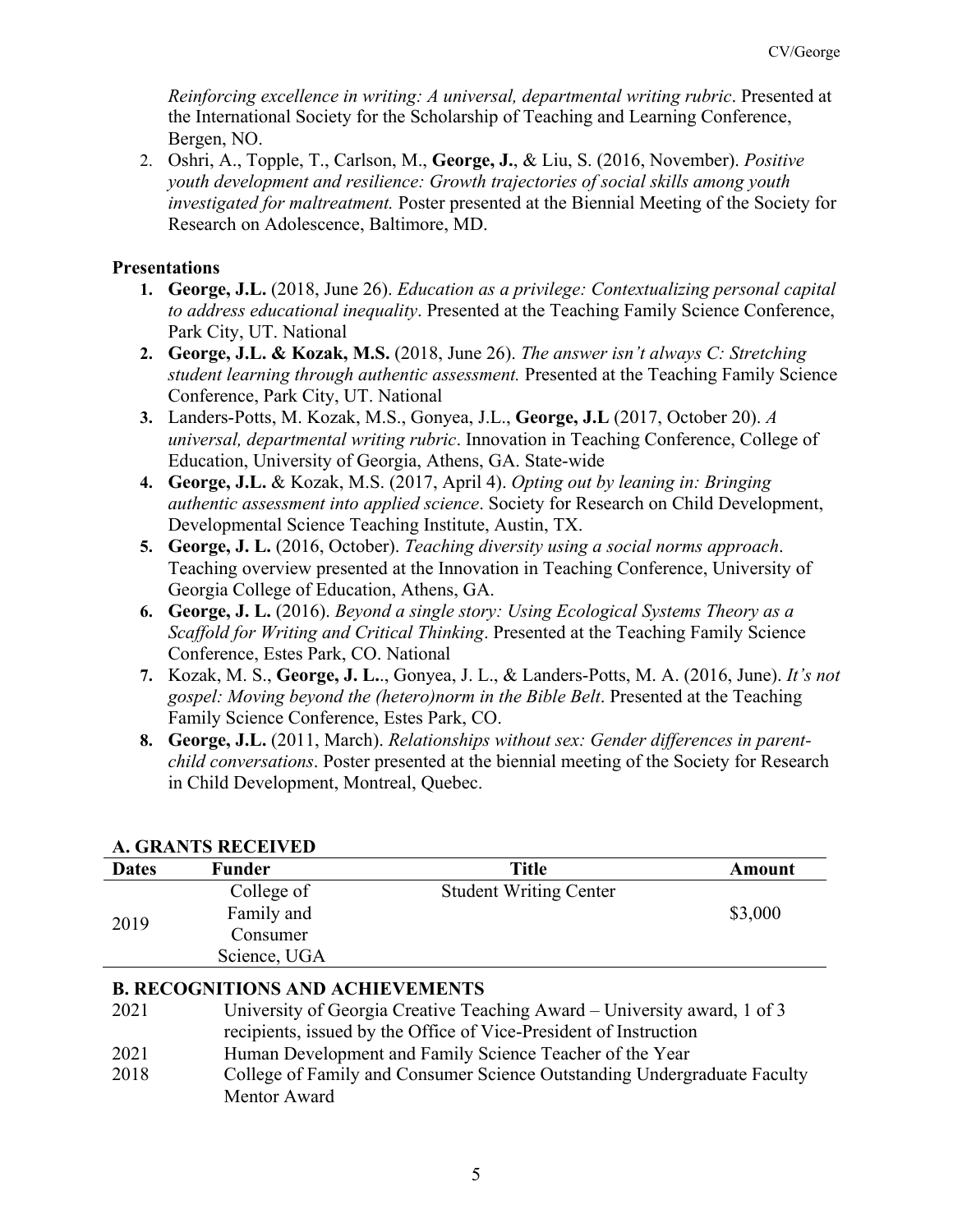- 2019 UGA NCAAP Mary McLeod Bethune Educator Award Nominee
- 2018 University of Georgia DawgCamp Namesake
- 2014-2021 UGA Career Center Recognition, "Greatly Contributing to the Career Development and Success" as faculty who have had a significant, positive impact on student career decision-making process of students

## *STUDENT RECOGNITIONS AND ACHIEVEMENTS*

2017 M. Spears, CURO Scholarship.

## **4. PROFESSIONAL SERVICE**

#### **A. Service to Professional Societies and other Agencies**

#### *Boards*

2017-2019 Board Member, College Factory, Athens, GA

#### *Conference Review*

3/2016 Conference abstract review, National Council on Family Relations

#### *Textbook Review/ Revision*

| 2019 | <i>Families in Motion: Dynamics in Diverse Contexts (Gerhardt, 2019) (Review,</i>   |
|------|-------------------------------------------------------------------------------------|
|      | Sage Publishing)                                                                    |
| 2019 | Marriages, Families, and Relationships: Making Choices in a Diverse Society         |
|      | (Lamanna, Riedmann, & Stewart, 2017) (Revisions, Cengage Publishing)                |
| 2016 | <i>Readings for Diversity and Social Justice (Adams et al., 2013) (Taylor &amp;</i> |
|      | Francis, Revisions)                                                                 |
| 2015 | Online focus group, Cengage Publishing, Teaching Sociology                          |

#### **B. Ad hoc Manuscript Reviewer**

2020 *Journal of Rural Mental Health*

#### **C. Service on Departmental, College or University Committees**

#### *Departmental Service (Human Development and Family Sciences)*

| $8/2021$ -present | Member, Department Chair Search Committee                              |
|-------------------|------------------------------------------------------------------------|
| $6/2020$ -present | Chair, Undergraduate Curriculum Mapping and Review Committee           |
| 4/2020-8/2020     | Member, Continuity in Teaching Committee                               |
| 2019              | Member, Administrative Assistant Search Committee                      |
| 2/2018            | Judge, HDFS Research Symposium                                         |
| $5/2017$ -present | Member, Awards Committee                                               |
| 9/28/2016         | Presenter, HDFS Faculty Learning Community. Professors, Politics, and  |
|                   | Pedagogy, Dr. Jennifer George                                          |
| 2015-2016         | Member, Search Committee, Associate/Full Professor in Child Health and |
|                   | Well-Being Position, Hired Dr. Caughy                                  |
| $2014$ - present  | Member, Undergraduate Curriculum Committee                             |
|                   |                                                                        |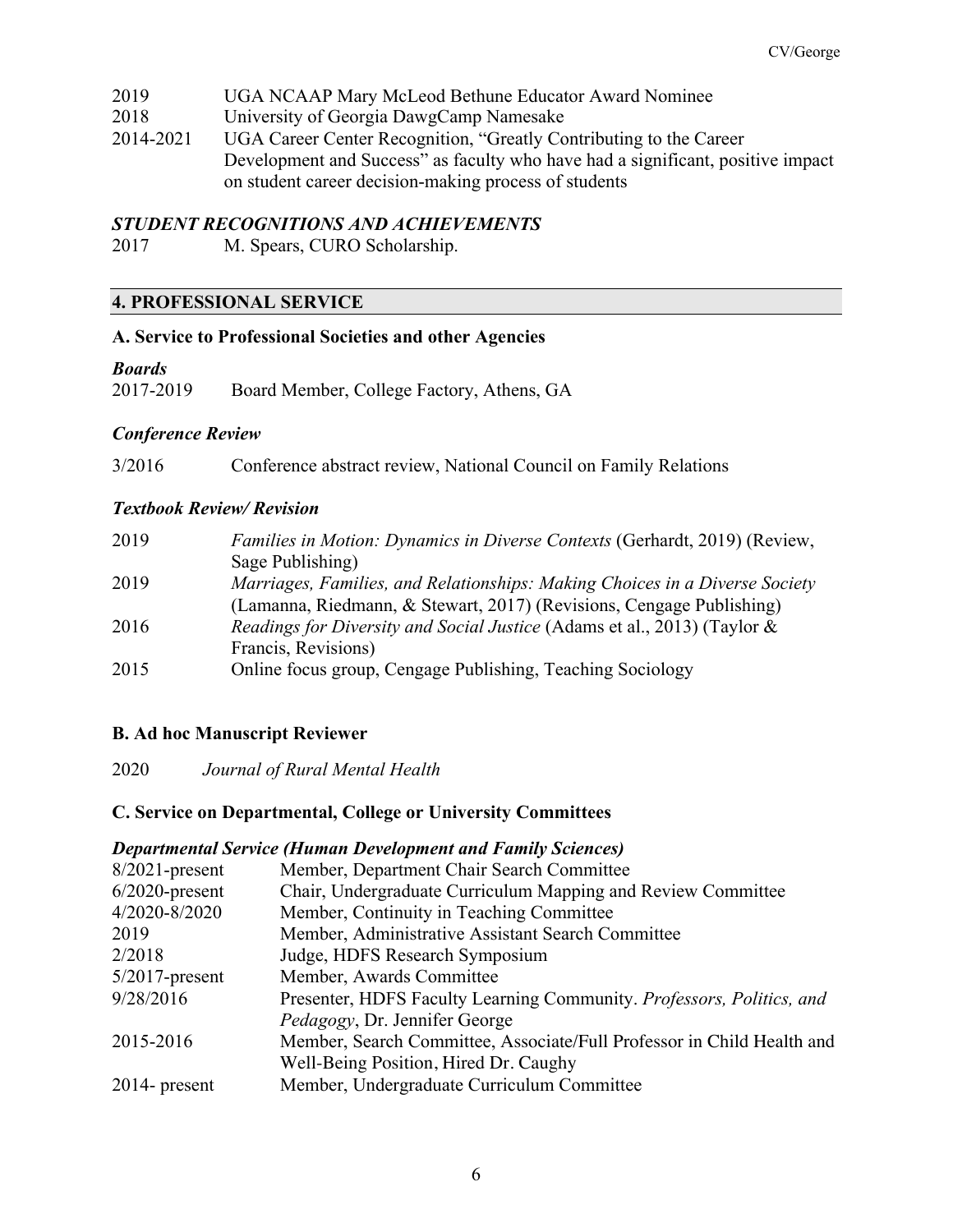## *College Service (Family and Consumer Sciences)*

| $8/2021$ -present  | Member, Student technology funds committee                        |
|--------------------|-------------------------------------------------------------------|
| 12/2020            | Reviewer, Sweeney Innovation Funds                                |
| $8/2020$ – present | <b>Faculty Ambassador</b>                                         |
| $8/20$ -present    | Dean's Advisory Committee                                         |
| 2019               | Reviewer, Outstanding Undergraduate Faculty Advising Awards       |
| 2019               | Reviewer, Bill & June Flatt Outstanding Teacher of the Year Award |
| 2015-2018          | Faculty representative, Alumni Board                              |
| 12/16              | Review Committee, Sweeney Innovation Fund.                        |
|                    |                                                                   |

#### **D. Special Administrative Assignments**

2020-present Chair, Undergraduate Curriculum Revision Committee

## **5. RELATED EXPERIENCE**

## 2008-2011 **Academic Support Coordinator, EnCompass: Resources for Learning Rochester, NY**

Assess students through standardized measures in preparation for tutoring services. Manage and oversee off-site tutoring programs at the YMCA and North Street Recreation Center. Support SES tutoring initiative. Work with diverse population as educational advocate and resource.

#### 2007-2011 **Consultant, Cattaraugus-Allegany BOCES, Olean, NY**

Facilitate 35-hour Schools Attuned professional development program to educators and support staff. Provide technical support and assistance. Remain current in adult learning strategies and facilitation skills.

## 2006-2009 **Coordinator, Surge After School Program, Waterloo NY**

Develop and coordinate six middle and high school after school programs throughout Seneca County. Ensure compliance with the 21st Century Community Learning Center and New York State Office of Child and Family Services Advantage Grants as well as the New York State School Age Childcare Regulations. Collect and manage data for program administration. Network with community partners to share resources. Lead, train, and motivate a staff of 12 full-time and 50+ part-time staff. Communicate and negotiate with school administration. Recruit, train, and evaluate site staff. Develop countywide academic support and cultural opportunities. Coordinate and implement week-long summer program. Write grants to sustain programs.

#### 2004-2006 **Site Coordinator, 21st Century Community Learning Center, Wellsville, NY**

Oversee daily operations and administration of Schools Attuned philosophy based after school program. Partner with four schools in recruiting, retaining, and encouraging students to attend program. Coordinate transportation, field trips, and programming. Evaluate, manage, motivate, and lead a team of eight professional educators and counselors serving as staff at the center. Cooperate with three other learning centers to provide joint programming and cohesiveness among schools in Cattaraugus and Allegany Counties. Network with community agencies to provide programming and support for the center. Maintained program and staff records.